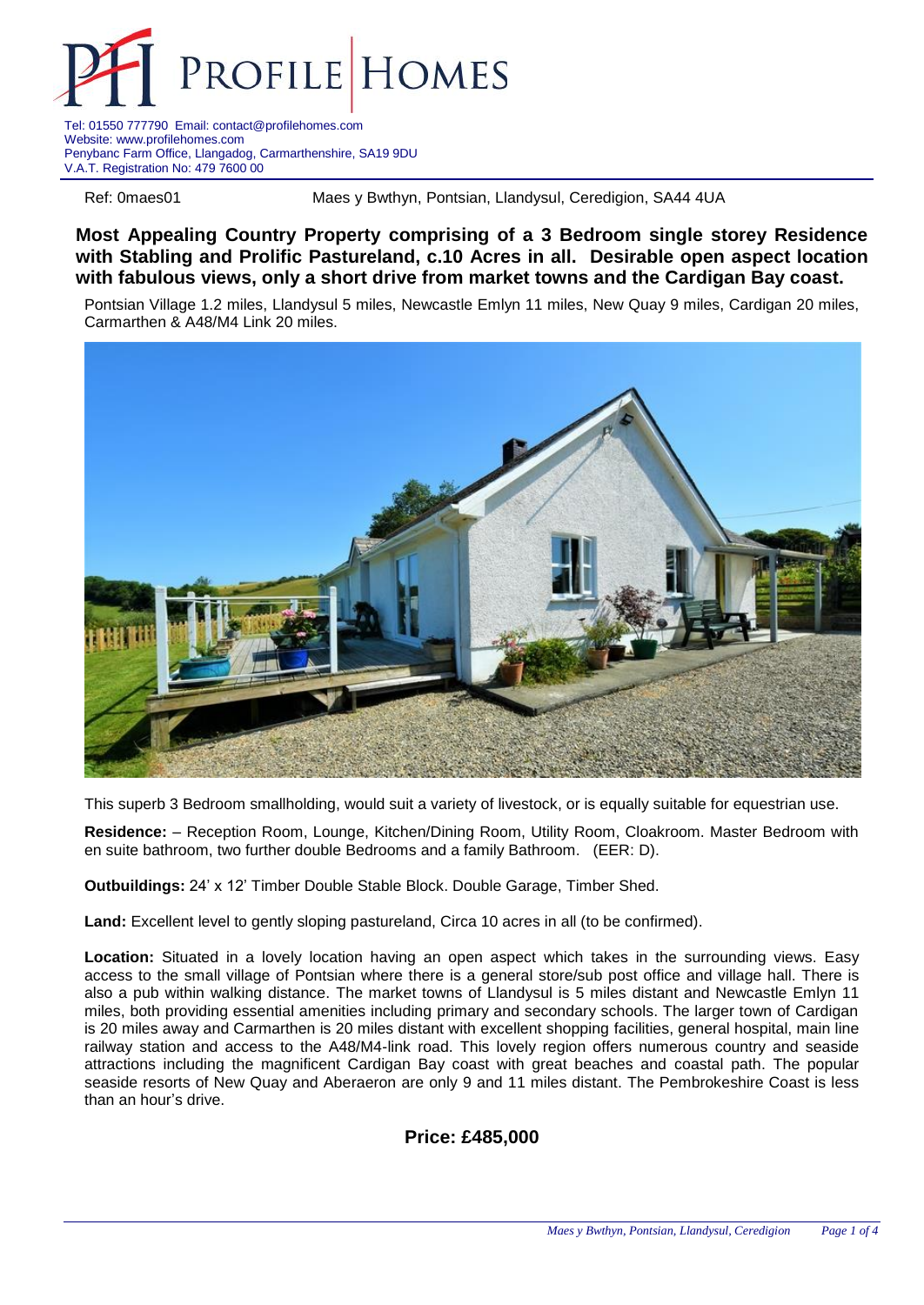### **ACCOMMODATION:**

This very attractive residence built all on one level, is beautifully presented and offers spacious contemporary living. Believed to have been built in the early 1990's, of timber frame construction under a slate roof with rendered elevations and benefitting from double glazing and oil fired central heating. Virtually all windows enjoy panoramic views across its own land and the countryside beyond.

#### **Ground Floor –**

| <b>RECEPTION ROOM:</b>      | 14'2" x 13'2". Front door with glazed panels to the side. Ceiling downlights. Double<br>French doors to the front decking area, engineered oak flooring, doorway to the<br>inner hallway and doors off to:-                                                                                                                                                                                                                                                                                                                                                                                                                                                              |
|-----------------------------|--------------------------------------------------------------------------------------------------------------------------------------------------------------------------------------------------------------------------------------------------------------------------------------------------------------------------------------------------------------------------------------------------------------------------------------------------------------------------------------------------------------------------------------------------------------------------------------------------------------------------------------------------------------------------|
| <b>LOUNGE:</b>              | 17'6" x 13'2". Fireplace housing a wood burning stove on a slate hearth,<br>engineered oak flooring, double French doors to the front decking area. Ceiling<br>downlights. Window to the side aspect, door to the kitchen/dining room.                                                                                                                                                                                                                                                                                                                                                                                                                                   |
| <b>KITCHEN/DINING ROOM:</b> | 26' x 9'6". Recently refurbished fitted kitchen. Shaker style wall and base units<br>with solid wood work surfaces over. Circular stainless steel sink with mixer tap.<br>Range style Smeg cooker with electric oven and LPG gas hob. Smeg stainless<br>steel chimney style extractor hood over. Concealed integral dishwasher. Eye level<br>built in Smeg oven. Floor to ceiling larder cupboards with integral concealed fridge<br>and freezer. Ceiling downlights. Tiled floor to the kitchen area and carpeted flooring<br>to the dining area (tiled floor below). Window to the front and side aspects. Door to<br>the reception room and door to the utility room. |
| UTILITY ROOM:               | 14'2" x 7'6". Plumbing and space for a washing machine and tumble dryer. Stable<br>door to the side aspect. Window to the rear. Oak flooring. Boiler cupboard housing<br>the Worcester oil fired boiler. Cloaks cupboard, door to the cloakroom.                                                                                                                                                                                                                                                                                                                                                                                                                         |

- **CLOAKROOM:** Wall mounted wash hand basin, W.C., heated towel rail, window to the side. Fitted medicine cupboard. Tiled floor.
- **INNER HALLWAY:** 20' x 3'. Accessed from the reception room. Solid oak flooring, doors to:
- **MASTER BEDROOM:** 16'2" x 12'2". Dual aspect with windows to the front and side. Ceiling downlights, door to an ante room which has a fully glazed floor to ceiling window to the rear. Tiled floor, door to the en suite bathroom.
- **EN SUITE BATHROOM:** 8' x 6'. Contemporary white suite comprising, P- shaped bath with shower over and shower screen. Pedestal wash hand basin, W.C., heated towel rail, medicine cupboard, ceiling downlights. Extractor fan, tiled floor and tiled walls. Window to the rear.
- **BEDROOM 2:** 14'2" x 10'. Window to the front.
- **BEDROOM 3:** 13'6" x 9'6". Window to the rear.
- **FAMILY BATHROOM:** 9'10" x 8'6". Contemporary white suite comprising free standing roll top bath with shower attachment, pedestal wash hand basin, large shower enclosure, W.C. Mirror fronted medicine cupboard. Heated towel rail, ceiling downlights, tiled walls, engineered oak flooring. Window to the rear.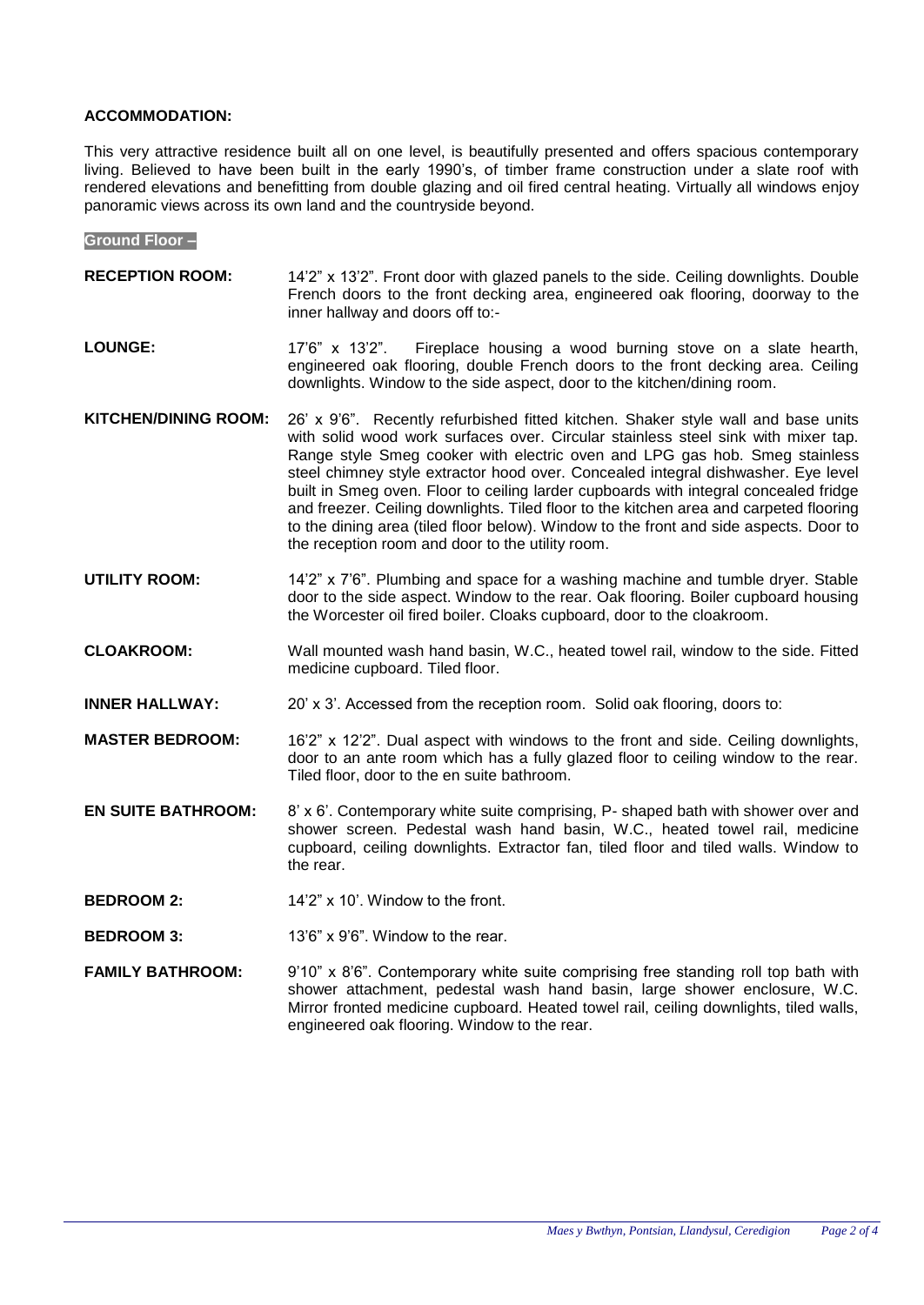## **EXTERNALLY**

- **THE APPROACH:** The property is approached from the B4459 and then via a 180 yard track (owned by the property), which culminates at a five bar gated entrance to the residence where there is a graveled parking and turning area. A further gated entrance off the track leads to the stable area and rear fields.
- **DOUBLE GARAGE:** 21' x 17'. Vehicular access roller door. Window at the rear. Power and water connected. Base unit with stainless steel sink. Workbench. Concrete floor. Storage space above.
- **ADJOINING LEAN-TO:** 16' x 9'4". Open fronted, timber construction under a profile roof.

**DOUBLE STABLE BLOCK 24' x 12':** Separate access off the driveway and enclosed by post and rail fencing, two timber stables with an onduline roof, each stable measuring 12' x 12'.

**GARDENS:** To the front of the residence there is a large timber deck with concealed lighting and steps that lead down to a neat lawn with a hedge on two sides and an attractive picket fenced garden area. There is also a vegetable garden and a garden shed to the rear.

**LAND:** The very gently sloping pastureland surrounds the property on three sides, and is in good heart and is ideal for livestock or horses. In all, the property has circa 10 acres of land (to be confirmed).

**LOCALITY: Pontsian** is 1.2 miles away, where there is a village shop and village hall**.**

**Llandysul** is 5 miles from the property on the banks of the River Teifi, a busy little market town with essential amenities including primary and secondary schools, and there is an angling association (the river is well known for its trout, sea trout and salmon) and a canoe centre with a white-water slalom course.

**Newcastle Emlyn** is 11 miles away, a quaint old market town with a good variety of independent shops including antique, craft and book shops, as well as supermarkets, schools, restaurants, etc. The ruins of a medieval castle overlook the river on three sides.

**The Cardigan Bay Coast** is within easy driving distance – famous for porpoises, grey seals, bottlenose dolphins, abundant bird life, wonderful coastal walks and clean, sandy beaches. The A486 leads to **New Quay**, about 9 miles northerly, a charming fishing village and popular seaside resort with lovely beach and cliff top walks. The larger resort of **Aberaeron** is 11 miles northerly, a vibrant harbour town with Georgian architecture, good shopping and craft centres. Several other resorts are 11 miles or so away, including **Llangranog, Penbryn Sands**, **Tresaith, Aberporth** and **Poppit Sands**.

**Cardigan** is 20 miles westerly, an attractive market town at the north of the Pembrokeshire Peninsula on the Teifi estuary, with good shopping and leisure amenities including an 18-hole golf course with stunning views. The famous 186 mile Pembrokeshire Coastal Trail begins at nearby **St. Dogmaels**, along the dramatic Pembrokeshire coastline. **Carmarthen** is 20 miles to the south with excellent shopping amenities, multi-screen cinema, general hospital, main line railway station, and access to the **A48/M4-Link** road.